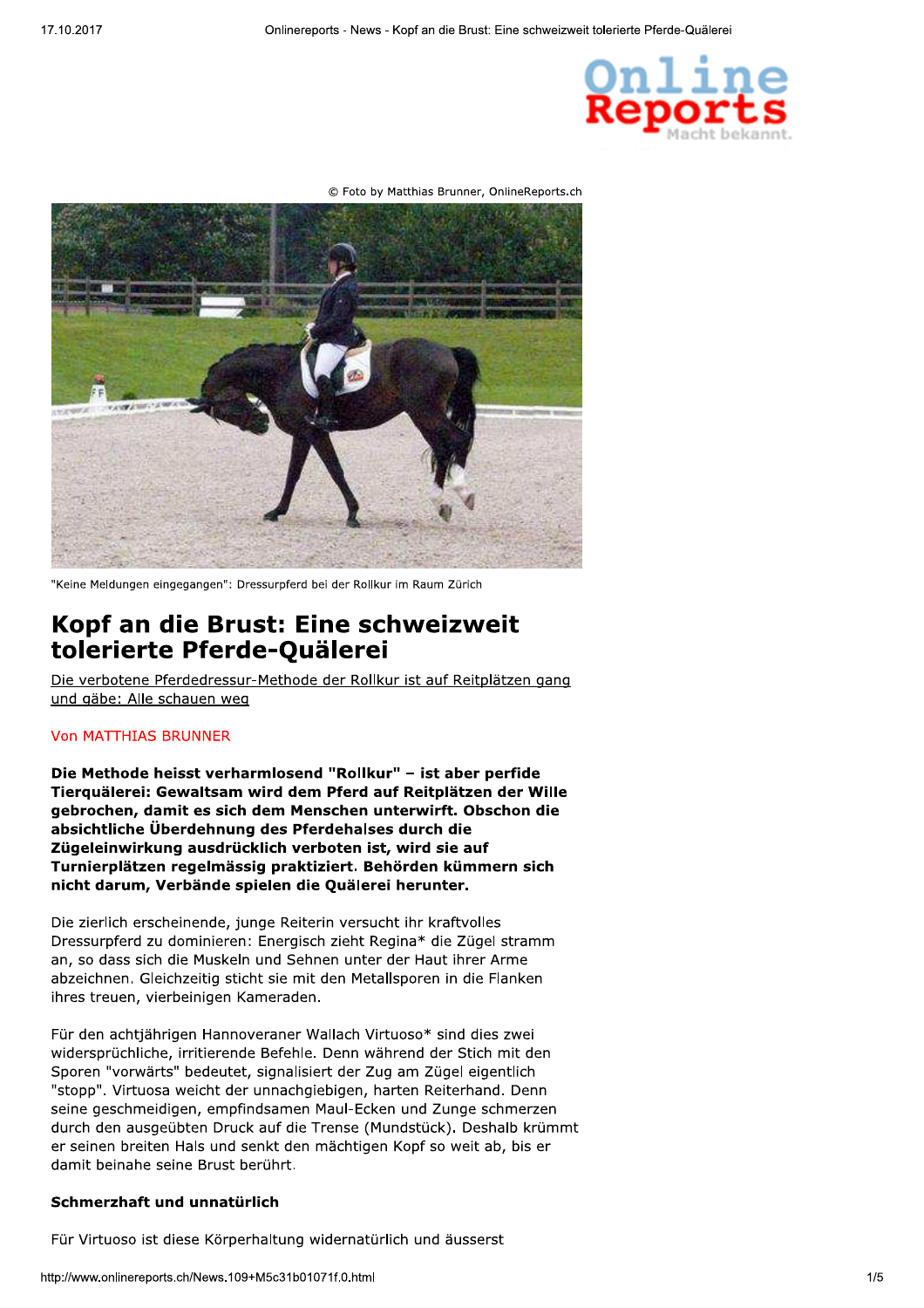unbequem. In dieser Position ist sein Blickfeld enorm eingeschränkt. Ausserdem hindert sie ihn am freien Atmen und wirkt sich auf sein Rückgrat und die Muskulatur aus, die sich verspannt. Dadurch kann er seine Hinterbeine nicht mehr zur Körpermitte hin bewegen, sein Gewicht fällt hauptsächlich auf seine Vorderbeine.

Unterschiedlich wird diese gewaltsame Trainingsmethode als Rollkur, LDR ("low, deep and round") oder wissenschaftlich "Hyperflexion" bezeichnet. Gemeint ist immer dasselbe: Die Reitperson verursacht durch starkes Ziehen der Zügel am Pferd eine besonders tiefe Kopf-Hals-Einstellung von über 20 Grad hinter der senkrechten Nasenlinie zu erzwingen. Das Pferd erleidet dadurch Schmerz. Nebst den körperlichen Langzeitschäden, welche die Anwendung dieser Methode nachgewiesenermassen verursachen kann, sind auch psychisch negative Folgen möglich. Denn mit der Zeit fügt sich das Pferd seinem Schicksal und gibt schliesslich resigniert nach. Fachleute nennen diesen Zustand "learned helplessness" (erlernte Hilflosigkeit).

## **Gesetzesverstoss beim Warmreiten**

Ausgerechnet international erfolgreiche Dressurreiterinnen - diese Reitsportdisziplin wird tatsächlich vorwiegend von Frauen ausgeübt zunächst aus Holland und später auch aus Deutschland waren es, die zur Verbreitung der Rollkur beitrugen. Zahlreiche Amateurinnen wie Regina wollen ihren grossen Vorbildern nacheifern, indem sie ebenfalls diese selbst in Fachkreisen umstrittene Ausbildungsmethode anwenden. Tatort ist in der Regel der "Abreitplatz" - jener Ort, an dem die Reitenden ihre Pferde vor der Prüfung warm reiten und vorbereiten.

Fast scheint es so, dass sie unbewusst ihre körperliche Unterlegenheit und mangelndes reiterliches Können und Wissen kompensieren möchten, indem sie sich das Pferd psychisch unterwerfen. Laut Kathrin Kienapfel von der Ruhr Universität Bochum ist in mittlerweile über 50 Studien belegt, dass die Rollkur für die Pferde gesundheitlich schädlich sein kann.

# Die Regeln liegen vor, ...

Folgerichtig hat die Schweiz im Jahr 2014 als erstes Land die Anwendung der Rollkur verboten (siehe Box unten). In der Tierschutzverordnung steht unter den verbotenen Handlungen bei Pferden dazu in Artikel 21, Absatz h: "Methoden, mit denen eine Überdehnung des Pferdehalses oder rückens bewirkt wird (Rollkur)". Von Anfang an hat das Bundesamt für Lebensmittelsicherheit und Veterinärwesen (BLV) für die Einhaltung dieses Verbots insbesondere den Schweizerischen Verband für Pferdesport (SVPS) in die Pflicht genommen. Dieser hatte reagiert, indem er Schulungen für seine Funktionäre durchführte und ein Lehrvideo produzierte.

Den Richtern oder technischen Delegierten steht an Reitturnieren ein detaillierter Kriterienkatalog und ein anschaulicher Handlungsleitfaden zur Verfügung, anhand derer sie das Geschehen auf dem Abreitplatz beurteilen können. Verhält sich eine Reiterin oder ein Reiter nicht regelkonform, kann zunächst eine mündliche Ermahnung durch die anwesende Kontrollperson der Veranstaltung erfolgen. Folgt darauf keine Verbesserung des Verhaltens, so kann eine Rüge mit einer schriftlichen Meldung an den SVPS erteilt werden. Besonders schwere Verstösse könnte die Jury mit dem sofortigen Ausschluss vom Wettbewerb ahnden.

## ... aber es wird weggeschaut

Was in der Theorie vorzüglich tönt, zeigt in der Praxis jedoch keine Wirkung: Seit der Einführung des Rollkurverbots wurde dem SVPS von seinen Mitgliedsvereinen noch kein einziger Fall eines Verstosses gemeldet. Die Gründe dafür sind schleierhaft. In der überschaubaren Schweizer Reitsportszene kennt man sich untereinander. Da fällt es eben sehr schwer, einen prominenten Reiter oder eine prominente Reiterin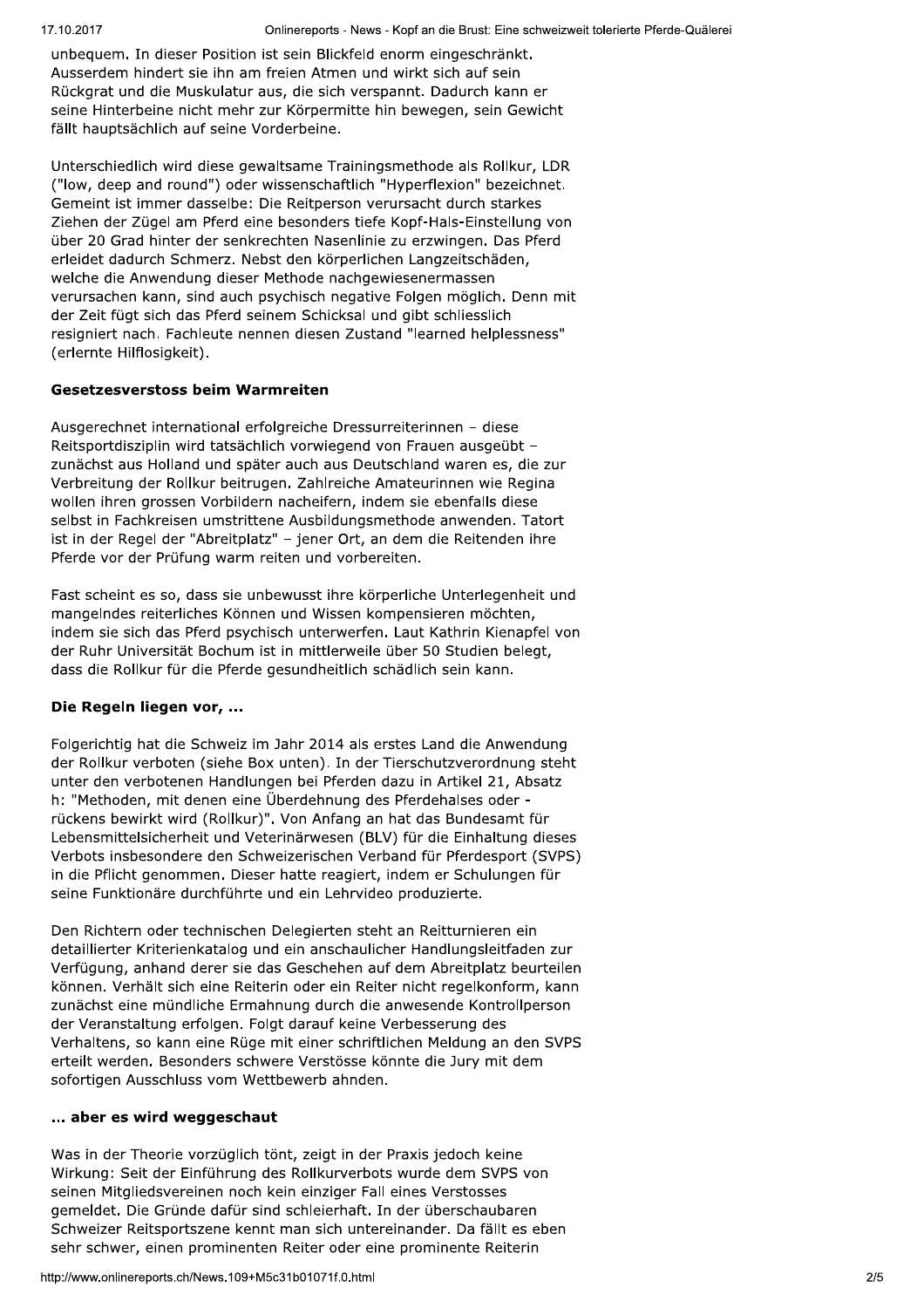öffentlich zu kritisieren.

Nicht genug: Die Veranstalter eines Turniers wählen in der Regel die Richterinnen und Richter selber aus; sie werden nicht vom SVPS bestimmt. In der Reitszene ist es offenes Geheimnis, dass (zu) strenge Richter sich rasch unbeliebt machen und einfach nicht mehr aufgeboten werden. Dabei wünschten sich offiziell die meisten Fachleute eine konsequentere Anwendung der bestehenden Vorschriften zum Tierwohl.

Dies wurde vergangenen Juni an einer Podiumsdiskussion der "Internationalen Gesellschaft für Nutzierhaltung" in Avenches zum Thema "Nutzung und Umgang mit Pferden in Sport und Freizeit" deutlich. Gleichzeitig wurde von Verbandsseite auch beklagt, dass es immer schwieriger werde, freiwillige Funktionäre zu finden. Denn niemand möchte sich gerne selber exponieren.

## Kritik vom Schweizer Tierschutz

"Es ist inakzeptabel, dass die verbotene Rollkur noch immer angewendet wird, dies gar in der Öffentlichkeit. Abreitplätze an Pferdesportanlässen sollen stets durch Verantwortliche überwacht werden", fordert die Zoologin Sandra Schaefler, zuständig für den Bereich Pferde beim Schweizer Tierschutz STS.

In seinem im Juni dieses Jahres veröffentlichten Bericht zeichnet der Verband ein kritisches Bild des Pferdesports. Mitarbeiterinnen des STS inspizierten 2016 fünf Turniere der Reitdisziplinen Dressur, Reining (Westernreiten), Concours Complet (Vielseitigkeitsreiten) und Springen. Bei sämtlichen Anlässen stellte der STS etliche Verstösse gegen das Rollkurverbot fest sowie öfters groben Gebrauch der Sporen und zu eng verschnallte Reithalfter. Doch entweder seien Kontrollpersonen gar nicht vor Ort gewesen oder hätten nicht eingegriffen.

Dies dürfte jedoch nur die Spitze des Eisbergs sein. Denn was hinter den verschlossenen Türen der privaten Stallungen abgeht, dazu konnte der STS keinen Einblick erhalten. Präsident Charles Troillet erklärt auf Anfrage gegenüber OnlineReports.ch, dass sein Verband weitere Schulungen für seine "Offiziellen" zur Sensibilisierung auf das Rollkurverbot durchführe. Doch er räumt ein: "Wir müssen dem Tierschutz in Zukunft noch grössere Beachtung schenken."

# Behörden bleiben untätig

Grundsätzlich sind die kantonalen Veterinärbehörden für die Kontrolle der Einhaltung der tierschutzgesetzlichen Vorgaben verantwortlich. "Das Amt für Lebensmittelsicherheit und Veterinärwesen geht allen Meldungen bezüglich Verstössen gegen die Tierschutzgesetzgebung nach. Verstösse gegen das Rollkurverbot würden einerseits zur Anzeige gebracht und mit den Mitteln des Vollzugs unterbunden", teilt der Baselbieter Kantonstierarzt Thomas Bürge auf Anfrage von OnlineReports mit. Bisher seien diesbezüglich jedoch "bei uns keine Meldungen oder Beschwerden eingegangen".

Offenbar nehmen also die Veterinärbehörden nicht proaktiv Kontrollen vor, sondern reagieren erst auf Meldungen hin. Diese Haltung mag ein Stück weit nachvollziehbar sein, klagen doch staatliche Offizielle oft über Personalmangel. Zudem finden die Reitsport-Veranstaltungen vorwiegend an den Wochenenden statt - also grundsätzlich ausserhalb der normalen Dienstzeiten. Die Präsenz an solchen Turnieren hätte Überstunden zur Folge, die wohl kaum je kompensiert werden könnten. Darunter zu leiden haben letztlich Pferde wie Virtuoso.

Dass die kantonalen Veterinärämter nicht selber aktiv werden, deckt sich auch mit der Datenbank der "Stiftung für das Tier im Recht" (TIR), in der jährlich sämtliche offiziell bekannten Tierschutz-Straffälle der Schweiz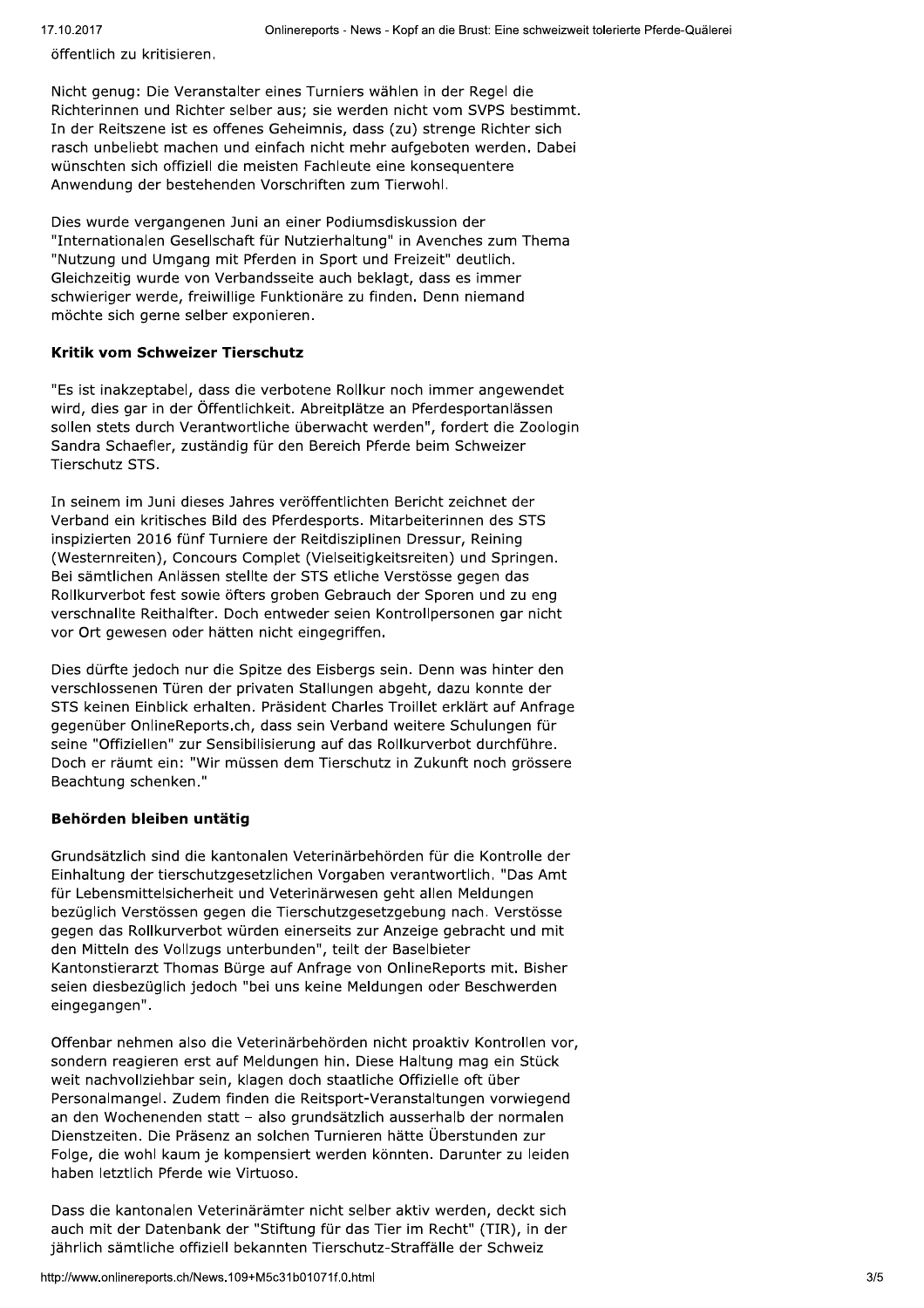erfasst und ausgewertet werden: Seit der Einführung des Rollkur-Verbots Anfang 2014 wurde in der Statistik noch kein einziger Fall im Zusammenhang mit dem Rollkurverbot verzeichnet.

## Noch keine einzige Strafe

Hans Wyss, Direktor des Bundesamtes für Lebensmittelsicherheit und Veterinärwesen (BLV), hat dafür eine verblüffende Erklärung wie er auf Anfrage schreibt. Dass es bezüglich des Rollkurverbots bis heute nicht zu Anzeigen gekommen ist, sei "nicht erstaunlich". Das Verbot, das übrigens auch vom SVPS unterstützt wird, habe "zu einer gewissen Sensibilisierung geführt und die Rollkur ist auf Turnieren kaum zu beobachten". Und weiter meint der von Amtes wegen höchste Tierschützer des Landes: "Ich besuche selber relativ häufig Pferdesport-Veranstaltungen und konnte seit Inkrafttreten des Verbots die Anwendung der Rollkur nicht beobachten."

Also alles halb so schlimm? TIR-Pferderechtsspezialist Andreas Rüttimann widerspricht vehement: "Dass bislang sowohl auf Verbandsebene als auch seitens der staatlichen Strafverfolgungs-Behörden noch keine einzige Strafe im Zusammenhang mit dem Rollkurverbot ausgesprochen wurde, zeigt, dass dieses schlicht nicht umgesetzt wird. Doch nur wenn entsprechende Verstösse auch tatsächlich geahndet werden, kann das Verbot seine Schutzwirkung für die Pferde entfalten."

TIR appelliert auch auf die Mithilfe von Zeugen, beobachtete Missstände möglichst gut zu dokumentieren und zu melden. Zweifellos ist auch die Einsicht von den Reiterinnen und Reitern gefordert, auf tierschutzrelevante Praktiken zu verzichten. Besser ist es, einen respektvollen Umgang mit den Pferden zu pflegen, der auf gegenseitigen Vertrauen beruht – so kann eine Tier-Mensch-Freundschaft entstehen.

\* Namen geändert

Dieser Beitrag war dank des OnlineReports-Recherchierfonds möglich.

17. Oktober 2017

## WAS BEDEUTET "ROLLKUR"?

Die Definition der Rollkur durch das Bundesamt für Lebensmittelsicherheit und Veterinärwesen (BLV) lautet so:

"Merkmale der Rollkur, einer vor allem beim Dressurreiten eingesetzten Methode der Hyperflexion (Überdehnung), sind eine besonders tiefe Kopf-Hals-Einstellung und ein überspannter Rücken, die durch gewaltsame Einwirkung der Hand des Reiters oder von Hilfsmitteln erzwungen werden. Es kommt damit zu einer Art Einrollen des Kopfes, weshalb diese Methode auch Rollkur genannt wird. Tierschutzrelevant sind Extremfälle, bei denen die falsche Einwirkung des Reiters beziehungsweise falsche Verwendung des Hilfsmittels sowie die unnatürliche Haltung des Pferdes offensichtlich sind. Die Rollkur ist verboten (vgl. Art. 21 Bst. h TSchV)."

## Ihre Meinung zu diesem Artikel

(Mails ohne kompletten Absender werden nicht bearbeitet)

Leserbrief-Regeln

www.onlinereports.ch - Das unabhängige News-Portal der Nordwestschweiz

© Das Copyright sämtlicher auf dem Portal www.onlinereports.ch enthaltenen multimedialer Inhalte (Text, Bild, Audio, Video) liegt bei der OnlineReports GmbH sowie bei den Autorinnen und Autoren. Alle Rechte vorbehalten. Nachdruck und Veröffentlichungen jeder Art nur gegen Honorar und mit schriftlichem Einverständnis der Redaktion von OnlineReports.ch.

Die Redaktion bedingt hiermit jegliche Verantwortung und Haftung für Werbe-Banner oder andere Beiträge von Dritten oder einzelnen Autoren ab, die eigene Beiträge, wenn auch mit Zustimmung der Redaktion, auf der Plattform von OnlineReports publizieren.